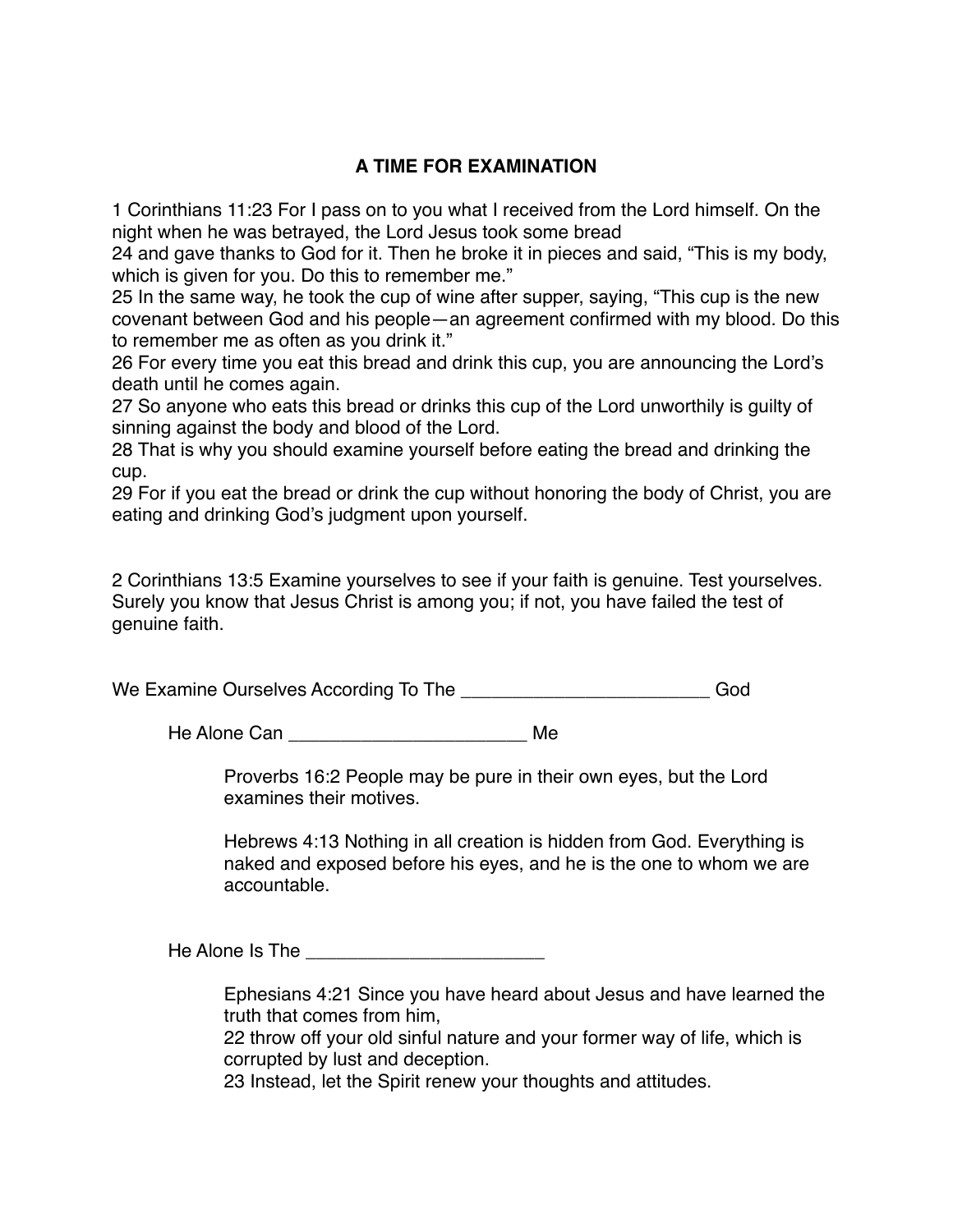24 Put on your new nature, created to be like God—truly righteous and holy.

1 Peter 1:15 But now you must be holy in everything you do, just as God who chose you is holy.

16 For the Scriptures say, "You must be holy because I am holy."

Psalm 139:23 Search me, O God, and know my heart; test me and know my anxious thoughts.

24 Point out anything in me that offends you, and lead me along the path of everlasting life.

We Examine Ourselves According To The **We Examine Ourselves According To The** 

Hebrews 4:12 For the word of God is alive and powerful. It is sharper than the sharpest two-edged sword, cutting between soul and spirit, between joint and marrow. It exposes our innermost thoughts and desires

1 John 2:3 And we can be sure that we know him if we obey his commandments. 4 If someone claims, "I know God," but doesn't obey God's commandments, that person is a liar and is not living in the truth.

5 But those who obey God's word truly show how completely they love him. That is how we know we are living in him.

6 Those who say they live in God should live their lives as Jesus did.

We Examine Ourselves According To The **Example 2018** 

John 16:7 But in fact, it is best for you that I go away, because if I don't, the Advocate won't come. If I do go away, then I will send him to you. 8 And when he comes, he will convict the world of its sin, and of God's righteousness, and of the coming judgment.

Romans 14:23 But if you have doubts about whether or not you should eat something, you are sinning if you go ahead and do it. For you are not following your convictions. If you do anything you believe is not right, you are sinning.

We Examine Ourselves According To Our **Landsler** Contract to Unit Contract the United States of the United States of the United States of the United States of the United States of the United States of the United States of

1 Corinthians 4:1 So look at Apollos and me as mere servants of Christ who have been put in charge of explaining God's mysteries.

2 Now, a person who is put in charge as a manager must be faithful.